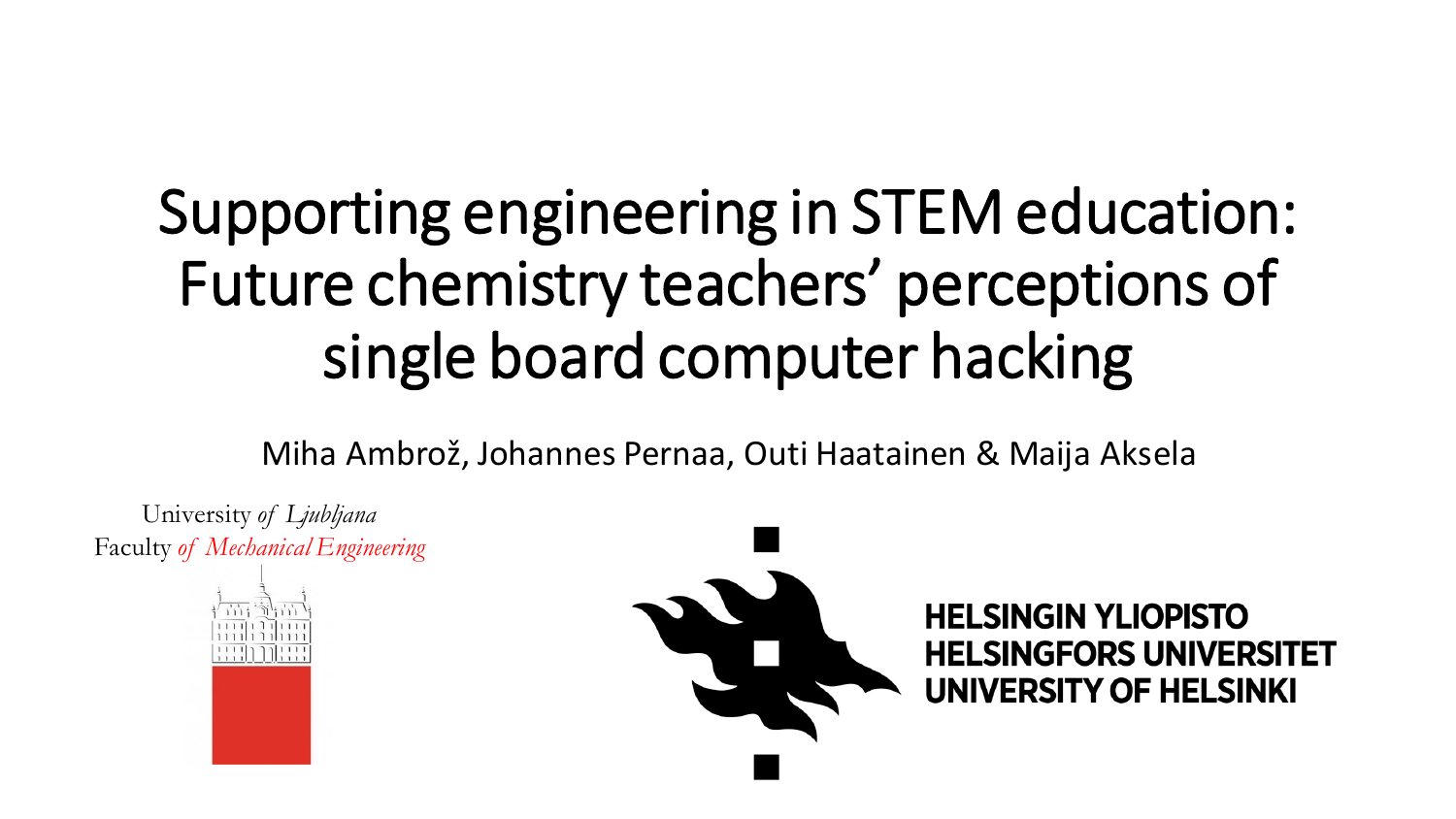#### Contents

- Rationale
- The process
- The engineering approach
	- Building a single-board computer (SBC)-based experiment
	- Application of rapid prototyping
- Research setting
- Timeline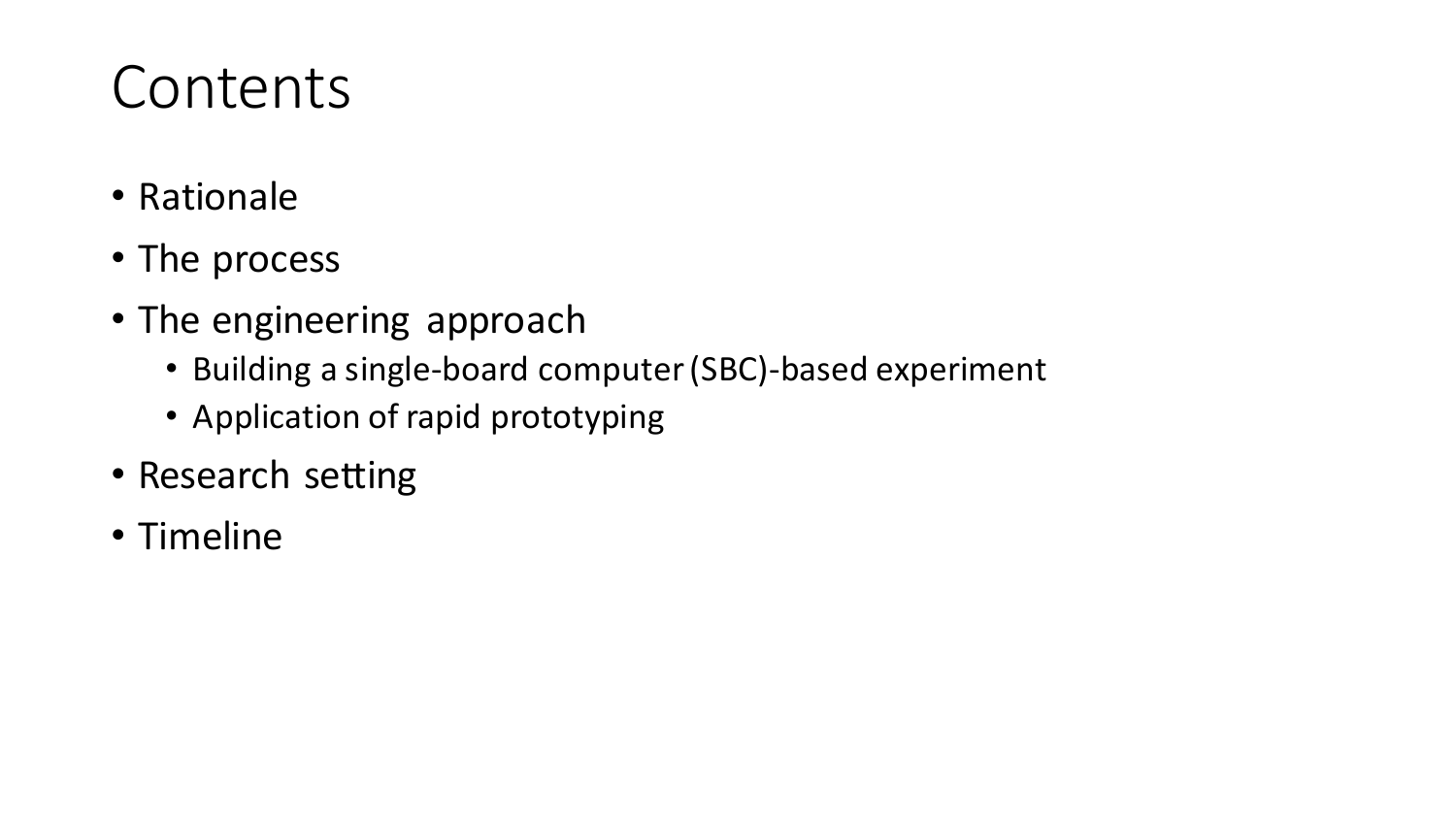#### Rationale

- STEM projects have potential to support the interest towards chemistry learning (Weidman & Wright, 2019)
- But there are challenges like (Pernaa, 2022):
	- Multidisciplinarity demands diverse content knowledge
	- Limited resources in real-life teaching situations
	- How to secure students active and creative role?
- A possible solution: The application of engineering approach (CADRE, 2013; Ambrož et al., 2019)
- Initial research questions:
	- What kind of possibilities does a SBC project offer for learning?
	- What kind of challenges does the engineering approach initiate with future chemistry teachers?
	- What kind of support does a future chemistry teacher need, developing an SBC based experiment using engineering approach?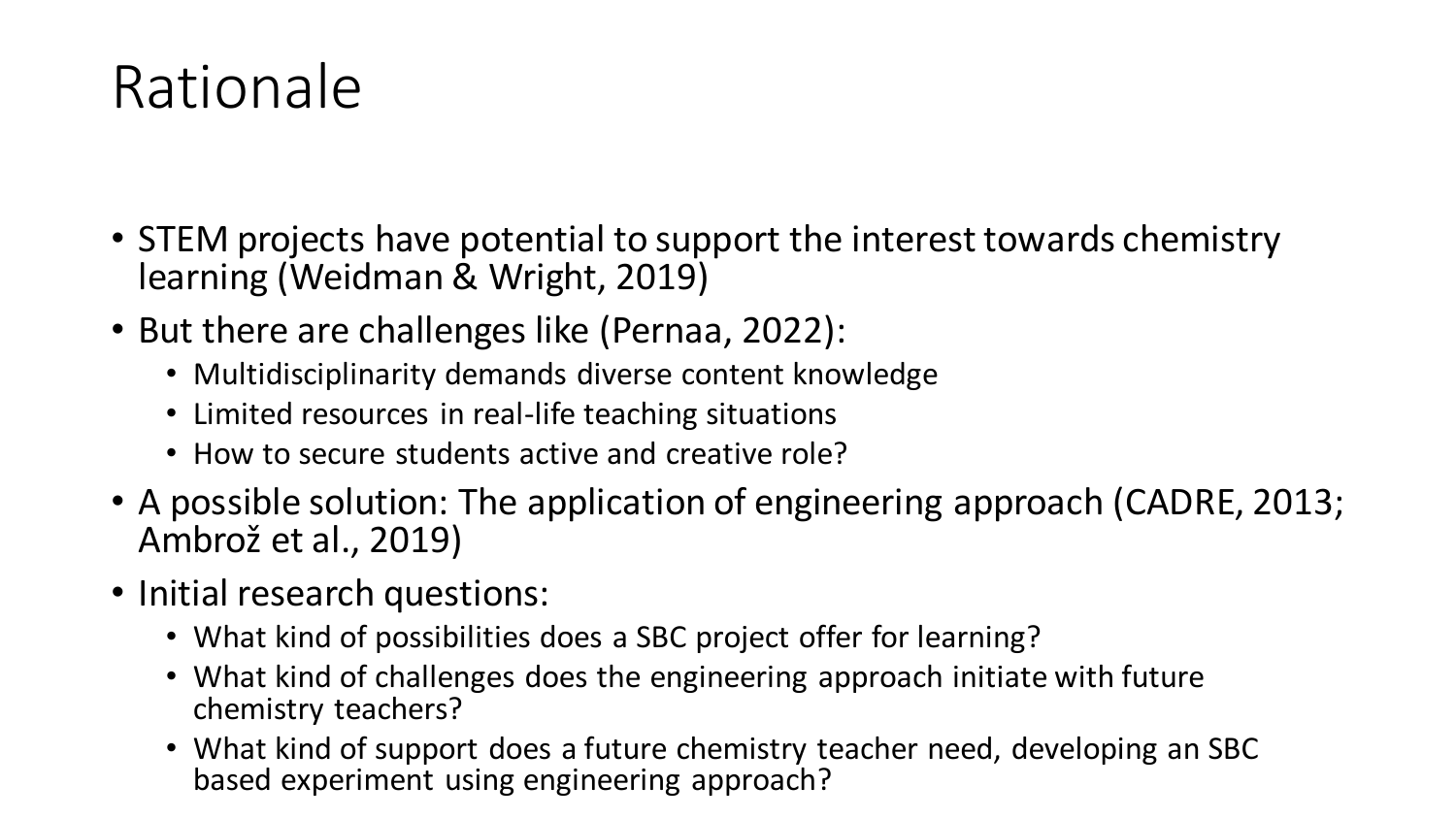#### The Process

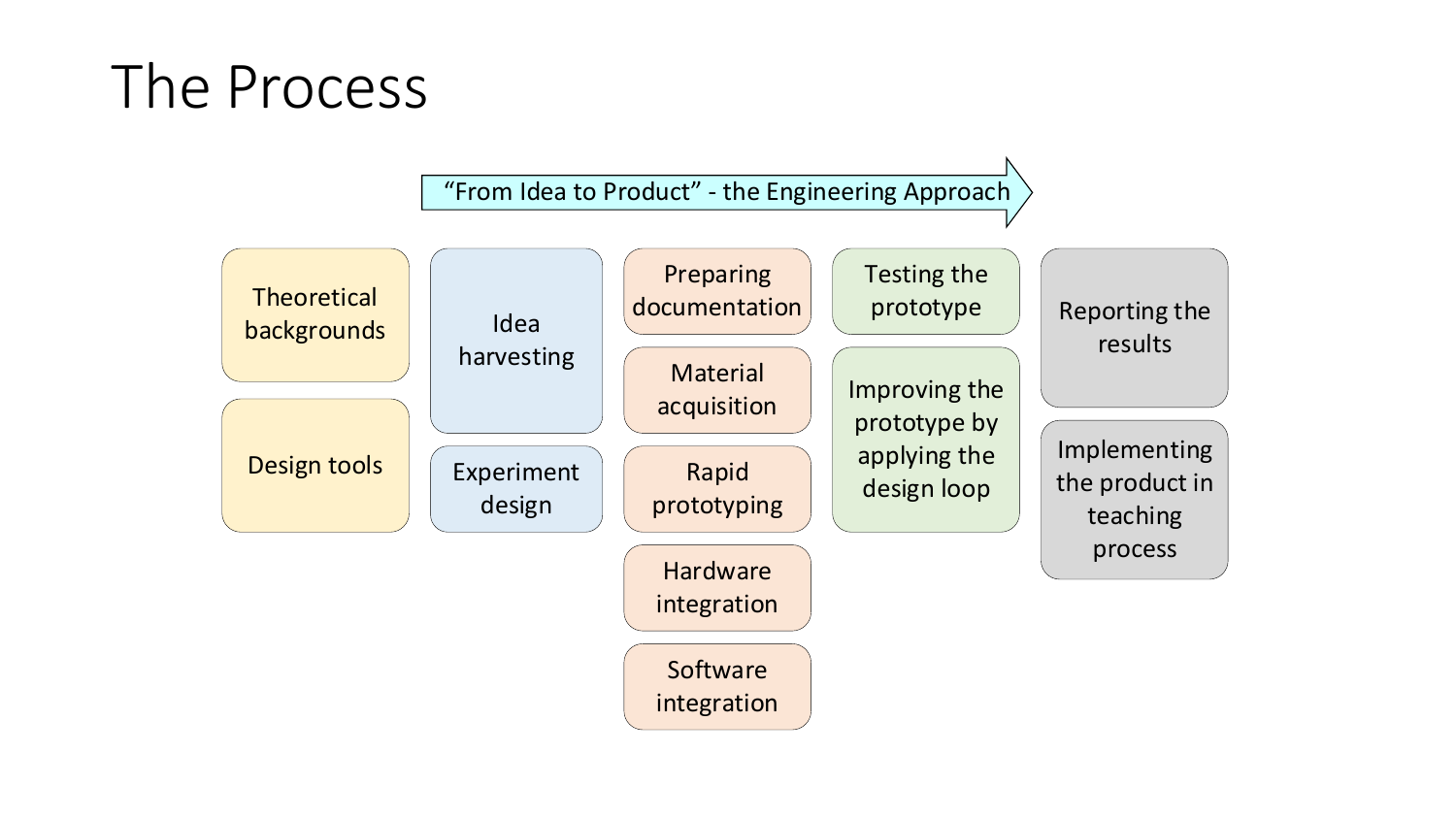#### The engineering approach

- Introduction to systematic approach to design challenges
- Practical tools to help with the design
	- Concept synthesis using morphological matrices
	- Concept evaluation using multicriteria analysis

| Crank #0     |                        | Principle              |                         |                         |                           | 5.00                                             |  |      |             |  |      |                                        |      |
|--------------|------------------------|------------------------|-------------------------|-------------------------|---------------------------|--------------------------------------------------|--|------|-------------|--|------|----------------------------------------|------|
|              |                        | A                      | B                       | $\mathsf C$             | D                         |                                                  |  |      |             |  |      |                                        |      |
| unction<br>ய | Construction           | one piece<br>machined  | one piece<br>3D printed | combined<br>plastic     | combined<br>plastic/metal | $\frac{9}{5}$ 4.00<br>$\frac{3}{5}$ 3.00<br>3.00 |  |      |             |  |      | Concept2                               |      |
|              | 2<br>Hole              | integral 3D<br>printed | machined                |                         |                           | <b>JOMIC</b><br>2.00                             |  |      | Balanceline |  |      | $\bullet$ Concept3<br>Concept4Concept1 |      |
|              | Pin                    | integral 3D<br>printed | separate<br>metal pin   | separate<br>plastic pin |                           | Ecor<br>1.00                                     |  |      |             |  |      |                                        |      |
|              | Attachment to motor    | none                   | tight fit               | glued                   | screw &<br>washer         | 0.00                                             |  |      |             |  |      |                                        |      |
|              | 5<br>Attachment to rod | none                   | circlip                 | click fit               | bushing &<br>screw        | 0.00                                             |  | 1.00 | 2.00        |  | 3.00 | 4.00                                   | 5.00 |
|              |                        | Technical value        |                         |                         |                           |                                                  |  |      |             |  |      |                                        |      |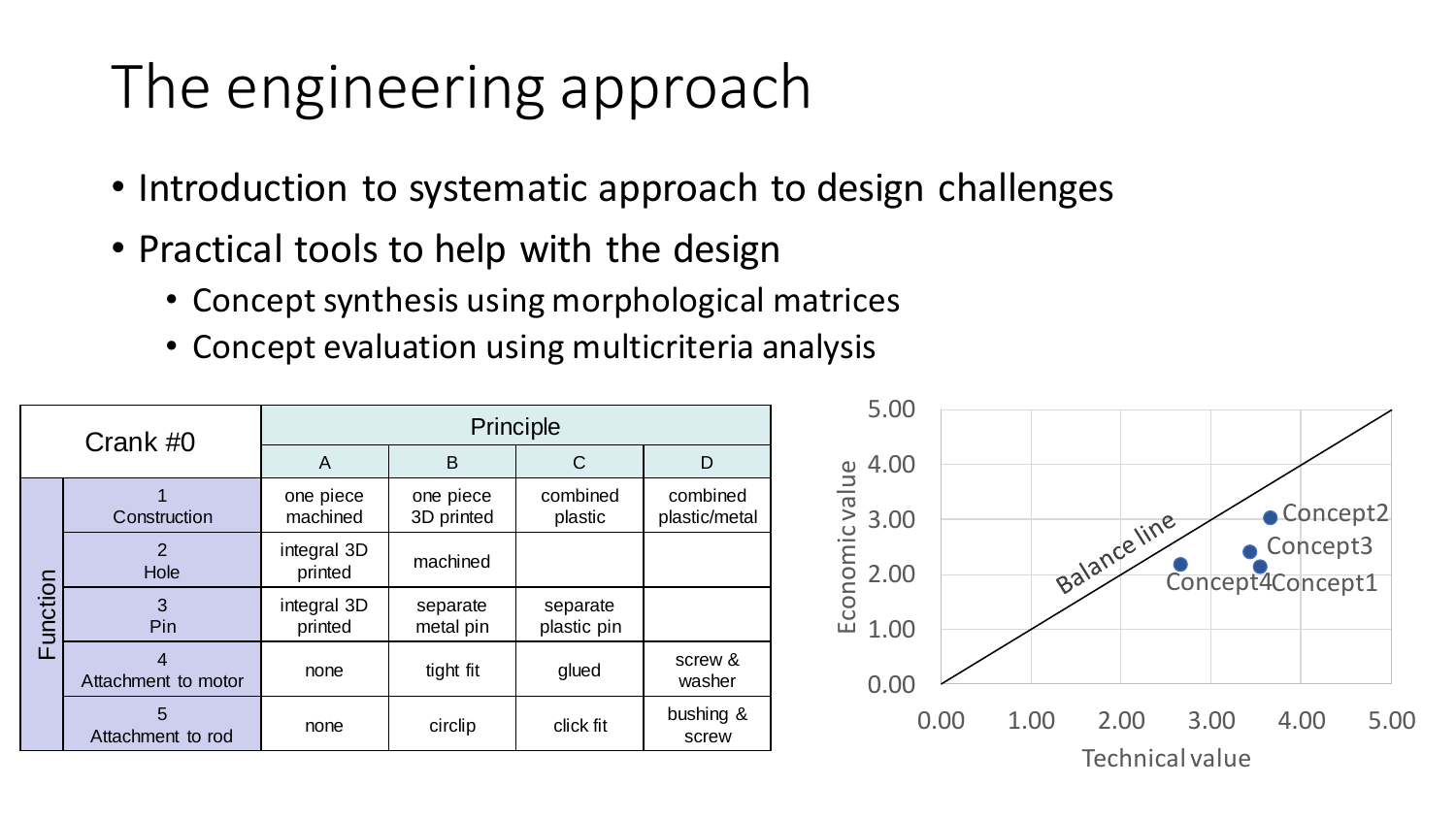### The engineering approach

- Preparing design documentation
	- Bill of Materials
	- Schematics
	- Instructions



| #              | <b>Name</b>         | Dim./Des.                 | Unit<br>Amt.   |        | Price $\epsilon$ | <b>DOD</b>     | Supplier         |  |
|----------------|---------------------|---------------------------|----------------|--------|------------------|----------------|------------------|--|
|                | <b>Crank Body</b>   | $60 \times 12 \times 010$ |                | pc     | 4,10             | 0 <sub>d</sub> | in-house         |  |
| 2              | <b>Screw</b>        | M3x14                     |                | pc     | 0,08             | 2d             | MegaSteel d.o.o. |  |
| 3              | <b>Screw</b>        | $M3\times8$               |                | pc     | 0,08             | 2d             | MegaSteel d.o.o. |  |
| $\overline{4}$ | Washer              | 3x8                       | $\overline{2}$ | $ $ pc | 0,12             | 2d             | MegaSteel d.o.o. |  |
| 5              | <b>Threadlocker</b> | Loctite 243               | 8              | ml     | 8,60             | 3 d            | GigaGlues d.o.o. |  |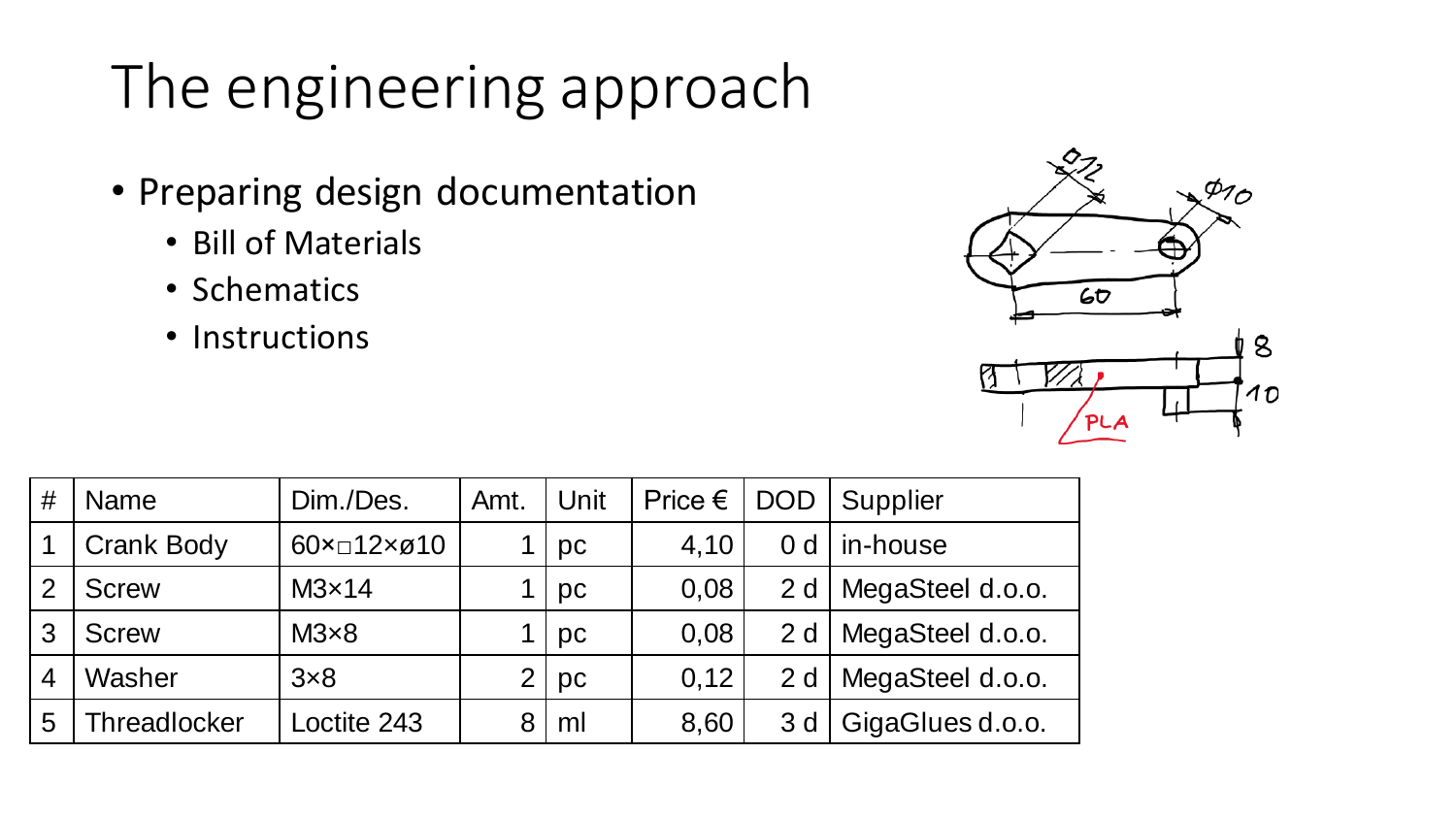# Building an SBC based experiment

- Experiment automation raises the educational value of an experiment
	- By making the experiment clear
	- By making the experiment repeatable (reducing human intervention)
- Design of experiment
	- Measuring quantities (temperature, light intensity, force, concentration, ...)
	- Displaying the measurement results (as charts, tables, images)
	- Reacting to changes by controlling actuators (valves, heaters, pumps, ...)
- Using a SBC as the core of the automated experiment
	- Provides flexibility (multiple experiments with the same setup)
	- Provides reliable analysis of results (largely eliminating human error)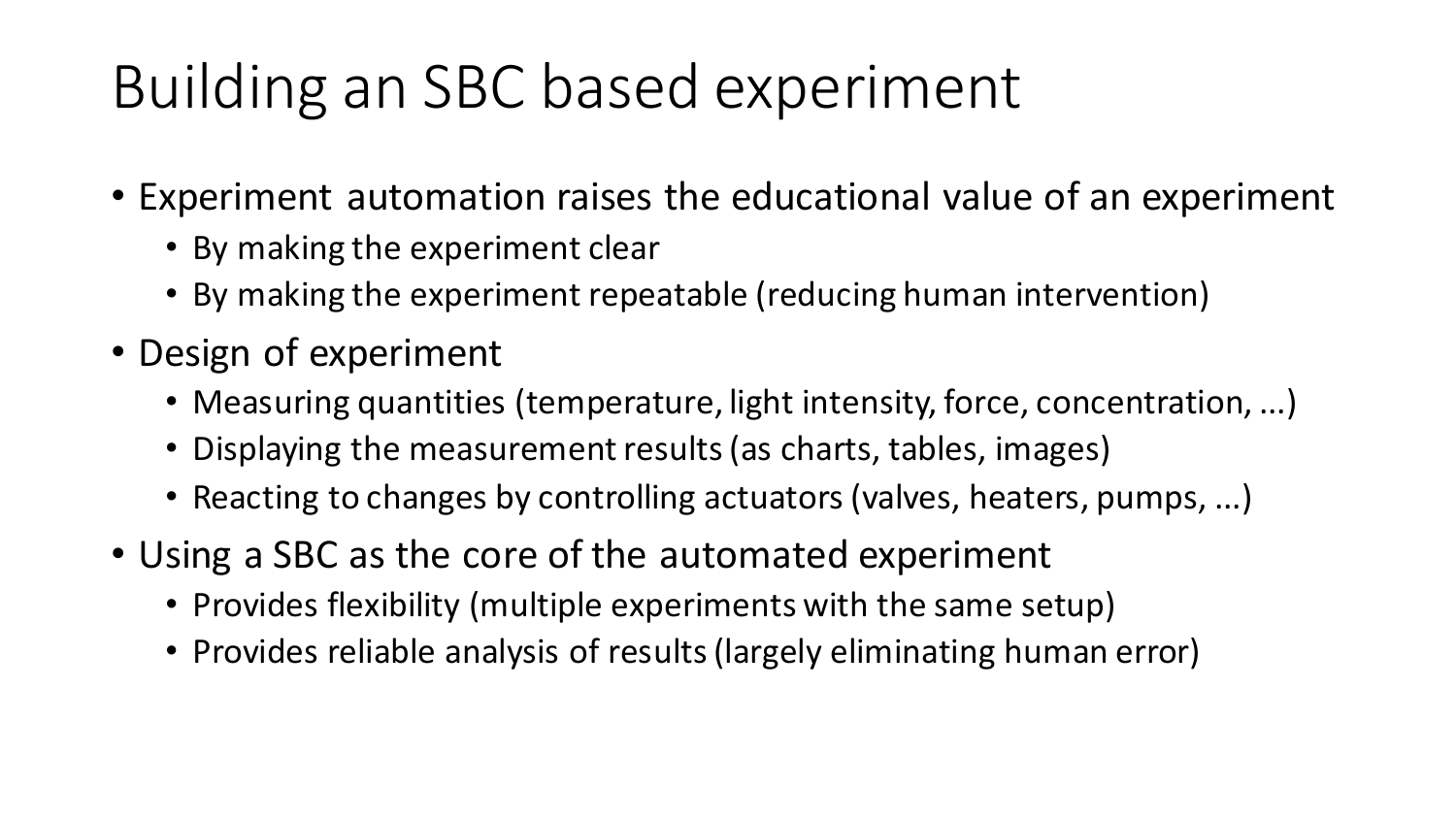# Building an SBC based experiment

- Raspberry Pi Single Board Computer as a tool
	- Fully equipped computer for a low price
	- Runs open source OS
	- Large base of open source software and support
	- Provides interfaces for connecting to physical world

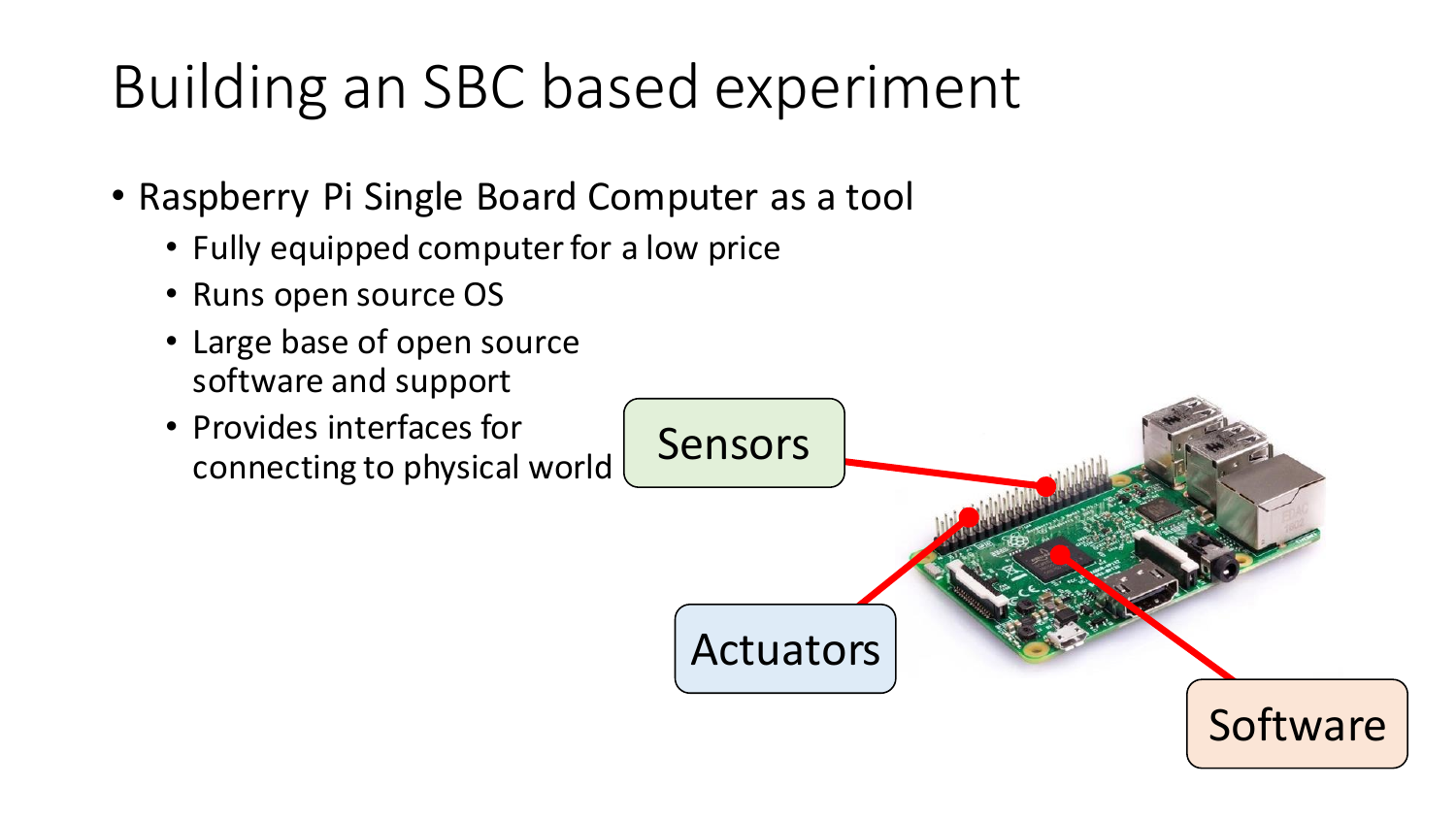# Application of rapid prototyping

- Using a 3D printer to manufacture parts of the experiment setup
- Introduction to 3D modelling
	- Open source 3D modelling tools
	- Principles of 3D model creation
	- Preparing for 3D print

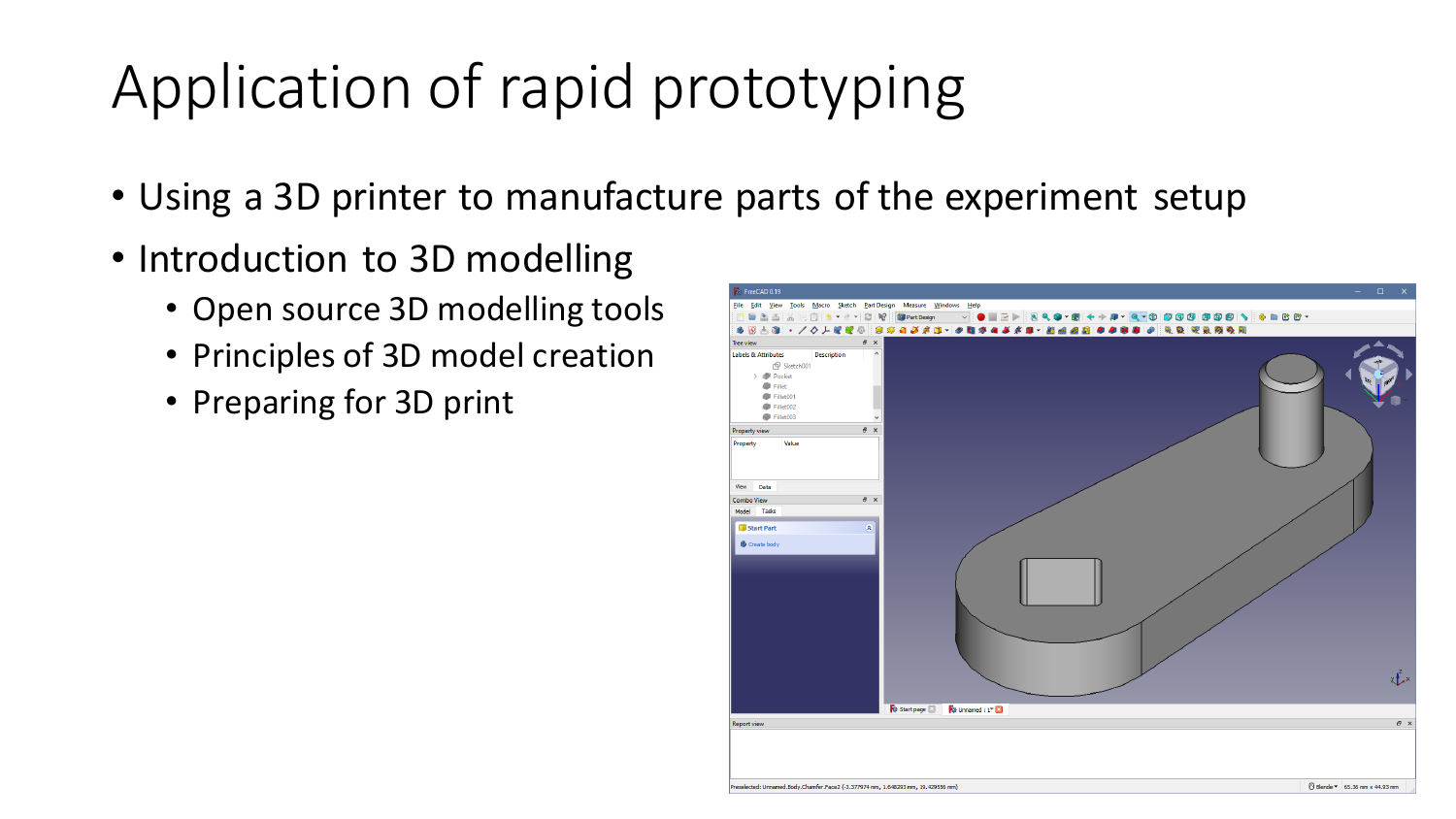# Research setting

- (Case study?)
- Qualitative research (Cohen et al., 2007)
	- Data protection declaration to UH
- Four participants
	- Informed consent
- Data gathering
	- During the project: Field notes
	- After the project: Semi-structured interviews
	- After the course: Articles written from the project (LUMAT-B)
- Data objectives:
	- Triangulate via diverse data
	- Saturation of the observations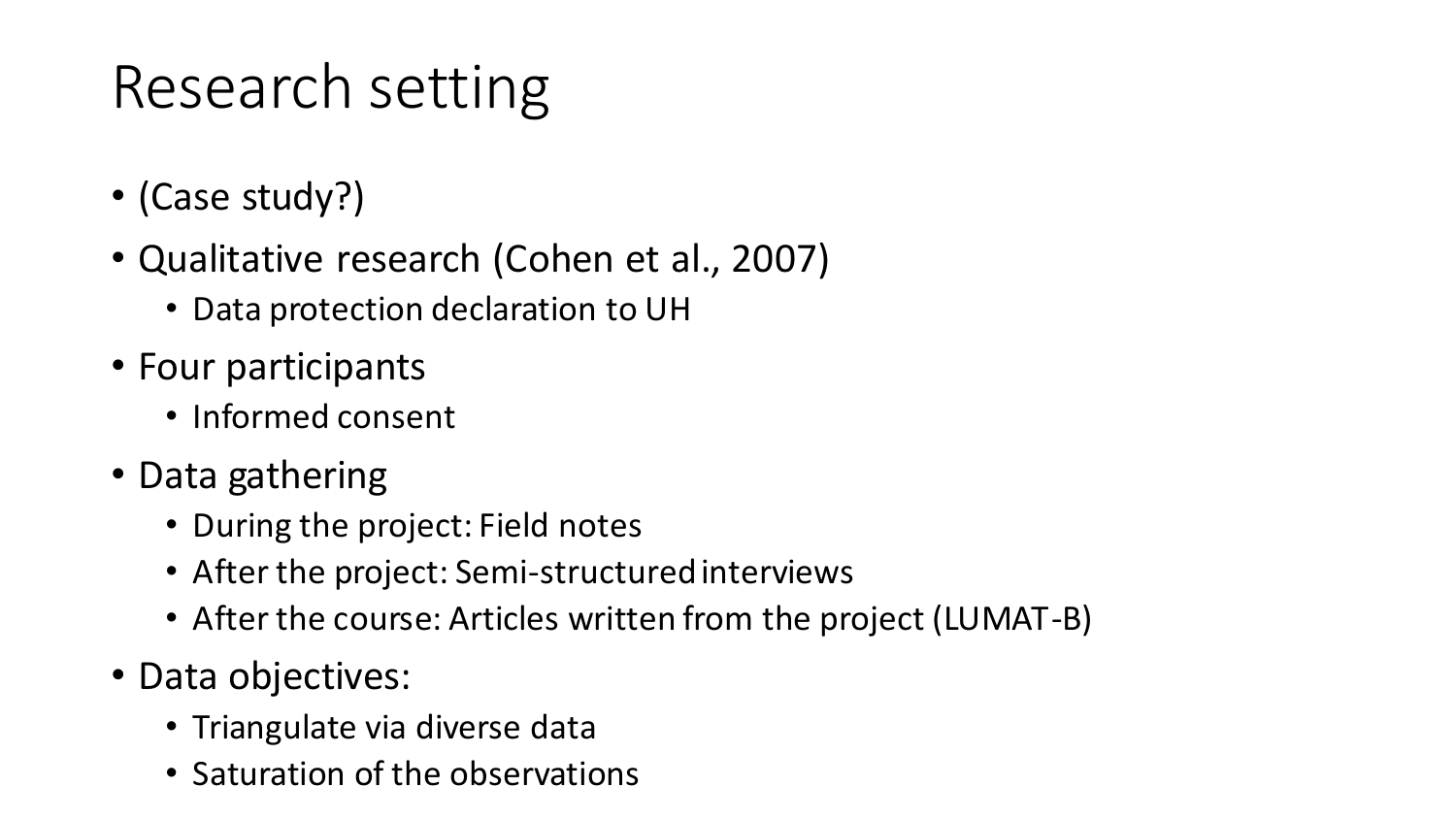# Research setting

- Data processing
	- Automatic transcription via software
	- Automatic translation of essential parts
- Data analysis
	- Qualitative content analysis (Tuomi & Sarajärvi, 2009)
		- Inductive content-based?
		- Deductive theory-based?
	- The type will be decided via literature review.
- Inter-rater reliability coding (McHugh, 2012)
	- Agreement over 0,8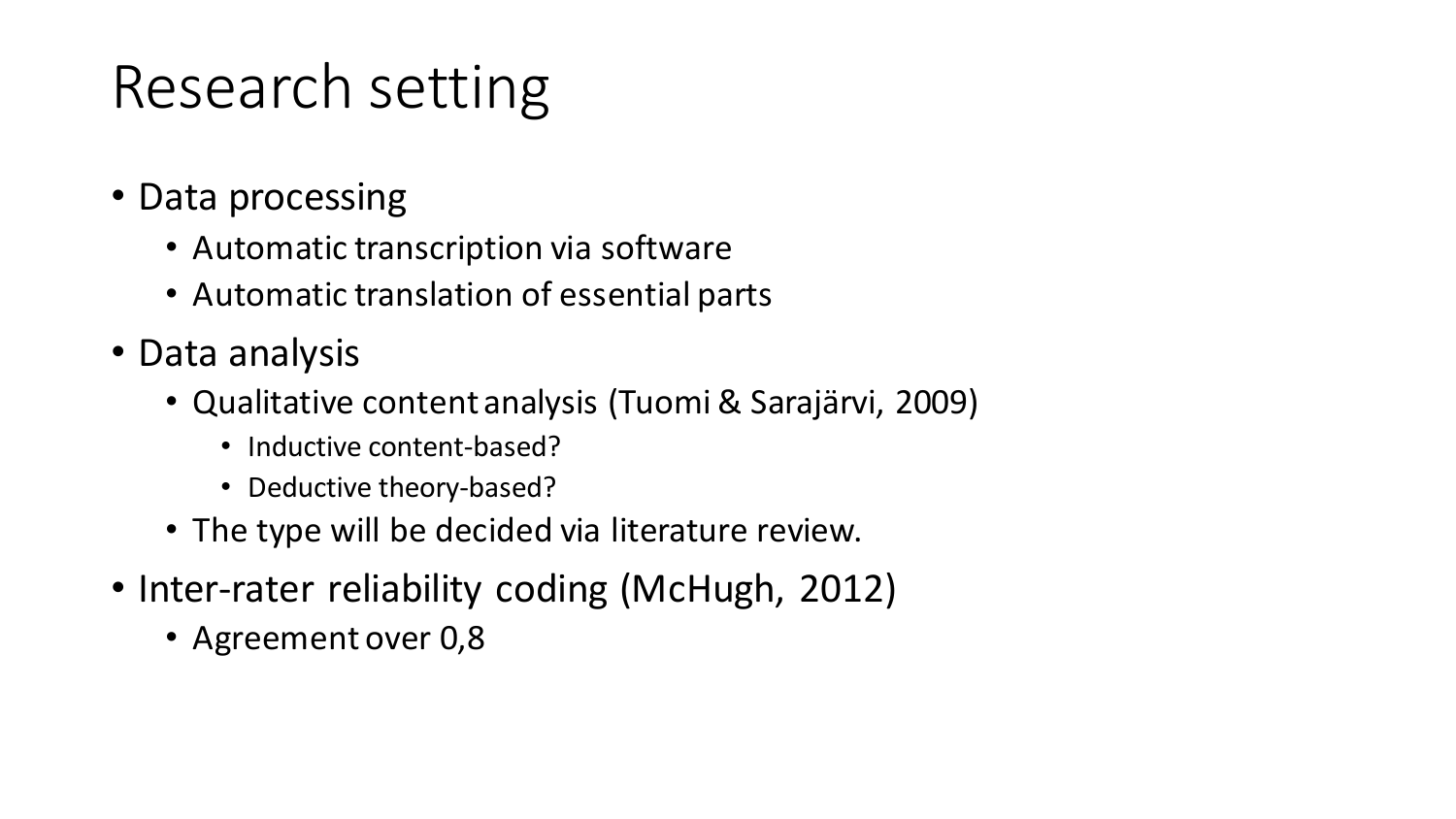### Timeline

- Theoretical framework is on the table
- Data gathering will continue the whole spring semester 2022.
- Data analysis in June 2022.
- The paper will be submitted before Midsommar.
- Journal: Probably Journal of Chemical Education (JUFO 1 & IF 2,979)
	- They have a history of both SBC papers and STEM papers
	- It is important to contribute to the earlier discussion of the field and of the journal.
		- We will emphasize these in the letter for editor.
- The paper will be published in 2023.
	- Review time 6 to 12 months